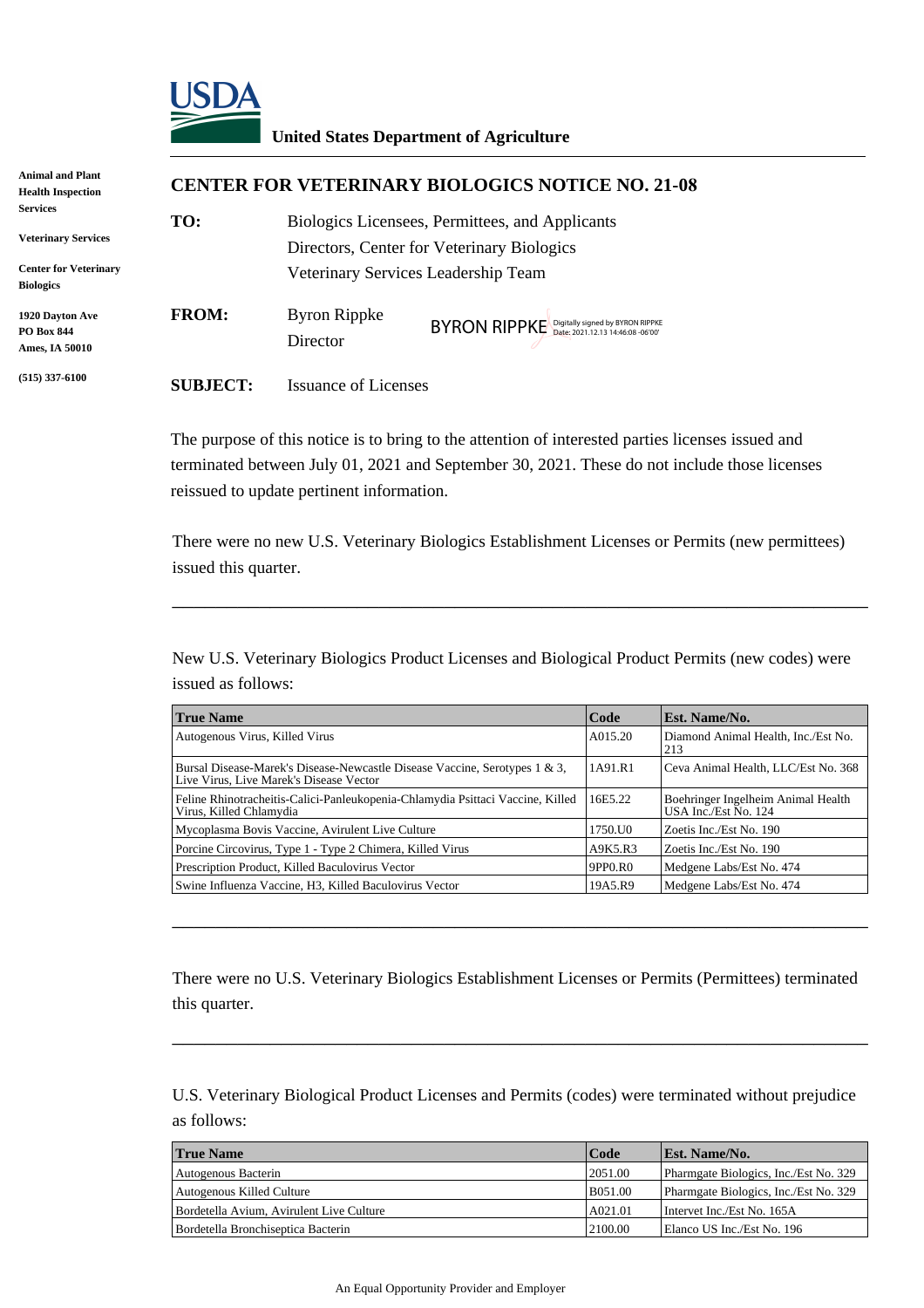## **CENTER FOR VETERINARY BIOLOGICS NOTICE NO. 21-07**

#### **Page 2**

| <b>True Name</b>                                                                                                                                                                                  | Code    | Est. Name/No.                                              |  |
|---------------------------------------------------------------------------------------------------------------------------------------------------------------------------------------------------|---------|------------------------------------------------------------|--|
| Bovine Parainfluenza 3 Virus, Modified Live Virus                                                                                                                                                 |         | Zoetis Inc./Est No. 190                                    |  |
| Bovine Respiratory Syncytial Virus Vaccine, Modified Live Virus                                                                                                                                   | 1091.20 | Zoetis Inc./Est No. 190                                    |  |
| Bovine Rhinotracheitis-Virus Diarrhea Vaccine, Modified Live Virus                                                                                                                                | 1151.22 | Intervet Inc./Est No. 165A                                 |  |
| Bovine Rhinotracheitis-Virus Diarrhea Vaccine, Modified Live Virus,<br>Campylobacter Fetus-Leptospira Canicola-Grippotyphosa-Hardjo-<br>Icterohaemorrhagiae-Pomona Bacterin                       | 4141.20 | Intervet Inc./Est No. 165A                                 |  |
| Bovine Rhinotracheitis-Virus Diarrhea-Parainfluenza 3-Respiratory Syncytial<br>Virus Vaccine, Killed Virus                                                                                        | 1185.20 | Boehringer Ingelheim Animal Health<br>USA Inc./Est No. 124 |  |
| Bovine Rhinotracheitis-Virus Diarrhea-Parainfluenza 3-Respiratory Syncytial<br>Virus Vaccine, Killed Virus, Haemophilus Somnus Bacterin                                                           |         | Boehringer Ingelheim Animal Health<br>USA Inc./Est No. 124 |  |
| Bovine Rhinotracheitis-Virus Diarrhea-Parainfluenza 3-Respiratory Syncytial<br>Virus Vaccine, Modified Live Virus, Leptospira Hardjo Bacterin                                                     | 4L49.20 | Zoetis Inc./Est No. 190                                    |  |
| Bronchitis Vaccine, Georgia Type, Live Virus                                                                                                                                                      | 1231.1J | Intervet Inc./Est No. 165A                                 |  |
| Bursal Disease Vaccine, Live Virus                                                                                                                                                                | 1271.40 | Intervet Inc./Est No. 165A                                 |  |
| Bursal Disease Virus, Live Virus                                                                                                                                                                  | A271.21 | Intervet Inc./Est No. 165A                                 |  |
| Canine Distemper Vaccine, Modified Live Virus                                                                                                                                                     | 1301.20 | Intervet Inc./Est No. 165A                                 |  |
| Canine Distemper-Adenovirus Type 2-Coronavirus-Parainfluenza-Parvovirus<br>Vaccine, Modified Live & Killed Virus                                                                                  | 1599.29 | Boehringer Ingelheim Animal Health<br>USA Inc./Est No. 124 |  |
| Canine Distemper-Adenovirus Type 2-Parainfluenza-Parvovirus Vaccine,<br>Modified Live Virus                                                                                                       |         | Boehringer Ingelheim Animal Health<br>USA Inc./Est No. 124 |  |
| Canine Distemper-Adenovirus Type 2-Parainfluenza-Parvovirus Vaccine,<br>Modified Live Virus                                                                                                       | 13D1.24 | Intervet Inc./Est No. 165A                                 |  |
| Canine Distemper-Adenovirus Type 2-Parainfluenza-Parvovirus Vaccine,<br>Modified Live Virus, Leptospira Canicola-Grippotyphosa-Icterohaemorrhagiae-<br>Pomona Bacterial Extract                   | 4637.29 | Boehringer Ingelheim Animal Health<br>USA Inc./Est No. 124 |  |
| Canine Parainfluenza Vaccine, Modified Live Virus                                                                                                                                                 | 1421.20 | Elanco US Inc./Est No. 196                                 |  |
| Canine Parainfluenza Vaccine, Modified Live Virus, Bordetella Bronchiseptica<br>Bacterin                                                                                                          | 47A1.20 | Elanco US Inc./Est No. 196                                 |  |
| Canine Parainfluenza-Bordetella Bronchiseptica Vaccine, Modified Live Virus,<br><b>Avirulent Live Culture</b>                                                                                     | 14M1.20 | Boehringer Ingelheim Animal Health<br>USA Inc./Est No. 124 |  |
| Clostridium Perfringens Type A Toxoid                                                                                                                                                             | 8081.00 | Elanco US Inc./Est No. 196                                 |  |
| Clostridium Perfringens Type A Toxoid                                                                                                                                                             | 8081.01 | Elanco US Inc./Est No. 196                                 |  |
| Clostridium Perfringens Type C-Escherichia Coli Bacterin-Toxoid                                                                                                                                   | 7890.00 | Intervet Inc./Est No. 165A                                 |  |
| Clostridium Perfringens Types C & D Antitoxin, Equine Origin                                                                                                                                      | 6221.00 | Boehringer Ingelheim Animal Health<br>USA Inc./Est No. 124 |  |
| Coccidiosis Vaccine, Live Oocysts                                                                                                                                                                 | 1431.5C | Intervet Inc./Est No. 165A                                 |  |
| Equine Rhinopneumonitis Vaccine, Modified Live Virus                                                                                                                                              | 1521.21 | Boehringer Ingelheim Animal Health<br>USA Inc./Est No. 124 |  |
| Erysipelothrix Rhusiopathiae Bacterin                                                                                                                                                             | 2641.02 | Intervet Inc./Est No. 165A                                 |  |
| Erysipelothrix Rhusiopathiae Bacterin                                                                                                                                                             | 2641.01 | Intervet Inc./Est No. 165A                                 |  |
| Erysipelothrix Rhusiopathiae-Mycoplasma Hyopneumoniae Bacterin                                                                                                                                    | 2A41.01 | Intervet Inc./Est No. 165A                                 |  |
| Erysipelothrix Rhusiopathiae-Mycoplasma Hyopneumoniae Bacterin                                                                                                                                    | 2A41.00 | Intervet Inc./Est No. 165A                                 |  |
| Escherichia Coli Antibody, Equine Origin                                                                                                                                                          |         | Boehringer Ingelheim Animal Health<br>USA Inc./Est No. 124 |  |
| Escherichia Coli Bacterin                                                                                                                                                                         | 2648.43 | Intervet Inc./Est No. 165A                                 |  |
| Feline Rhinotracheitis-Calici-Panleukopenia Vaccine, Modified Live & Killed<br>Virus                                                                                                              |         | Intervet Inc./Est No. 165A                                 |  |
| Feline Rhinotracheitis-Calici-Panleukopenia Vaccine, Modified Live Virus                                                                                                                          | 16D1.22 | Boehringer Ingelheim Animal Health<br>USA Inc./Est No. 124 |  |
| Feline Rhinotracheitis-Calicivirus Vaccine, Modified Live Virus                                                                                                                                   | 16C1.20 | Intervet Inc./Est No. 165A                                 |  |
| Fowl Laryngotracheitis Vaccine, Modified Live Virus                                                                                                                                               | 1601.02 | Intervet Inc./Est No. 165A                                 |  |
| Glaesserella Parasuis Bacterin                                                                                                                                                                    | 2652.00 | Intervet Inc./Est No. 165A                                 |  |
| Glaesserella Parasuis-Mycoplasma Hyopneumoniae Bacterin                                                                                                                                           | 2565.00 | Intervet Inc./Est No. 165A                                 |  |
| Mannheimia Haemolytica-Pasteurella Multocida Vaccine, Avirulent Live Culture                                                                                                                      | 1861.R0 | Intervet Inc./Est No. 165A                                 |  |
| Marek's Disease Vaccine, Serotypes 1 & 3, Live Herpesvirus Chimera                                                                                                                                | 1631.R0 | Intervet Inc./Est No. 165A                                 |  |
| Moraxella Bovis Bacterin                                                                                                                                                                          |         | Intervet Inc./Est No. 165A                                 |  |
| Mycobacterium Cell Wall Fraction                                                                                                                                                                  |         | NovaVive USA Inc./Est No. 289                              |  |
| Mycoplasma Hyopneumoniae Bacterin                                                                                                                                                                 |         | Pharmgate Biologics, Inc./Est No. 329                      |  |
| Mycoplasma Hyopneumoniae Bacterin                                                                                                                                                                 |         | Pharmgate Biologics, Inc./Est No. 329                      |  |
| Parvovirus Vaccine, Modified Live Virus                                                                                                                                                           |         | Boehringer Ingelheim Animal Health<br>USA Inc./Est No. 124 |  |
| Parvovirus-Swine Influenza Vaccine, H1N1 & H1N2 & H3N2, Killed Virus,<br>Erysipelothrix Rhusiopathiae-Leptospira Bratislava-Canicola-Grippotyphosa-<br>Hardjo-Icterohaemorrhagiae-Pomona Bacterin | 49F6.2A | Zoetis Inc./Est No. 190                                    |  |
| Parvovirus-Swine Influenza Vaccine, H1N1 & H1N2 & H3N2, Killed Virus,<br>Erysipelothrix Rhusiopathiae-Leptospira Canicola-Grippotyphosa-Hardjo-<br>Icterohaemorrhagiae-Pomona Bacterin            |         | Zoetis Inc./Est No. 190                                    |  |